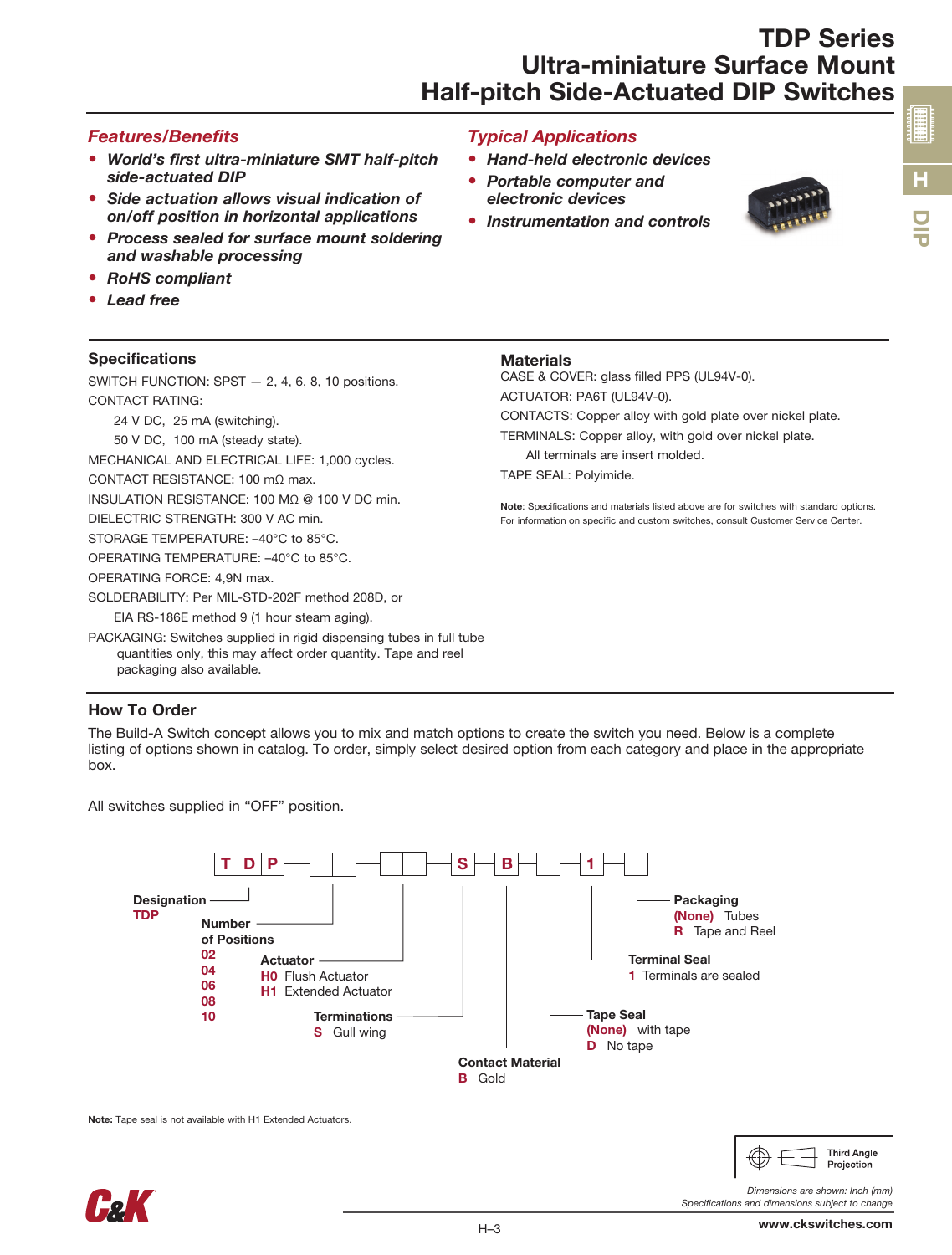## TDP Series Ultra-miniature Surface Mount Half-pitch Side-Actuated DIP Switches

#### Surface Mount Terminals 0.030 (0,76) DIM 'A' 0.050 TYP. (1,27) 0.023 0.047 (1,2)  $(0.6)$ 2X 0.039 (1,0) <u> 日日日日日日</u> **CHAMFER**  $0.050$ <br>(1,27)  $0.250$ <br>(6,35)  $0.300$ C&K TDP08 0.012/0.004 5A I (7,62) 6,35) <sub>0.350</sub><br>(8,89)  $(0,3/0,1)$ N 1 2 3 4 5 6 7 8 10 9 8 6 F DATE<br>CODE  $\overline{\mathrm{H}}$ 田田  $\mathbf{I}$  $0.161$  $(4,1)$ DIM 'B'  $-0.018$ (0,45) NO. DIM DIM DIM QUANTITY<br>POS. +A' DERTUBE PART NUMBER  $\parallel$  POS.  $\parallel$  'A'  $\parallel$  "B" 0.236 **TDP02H0SBD1** 2 0.144 (3,67) 0.050 (1,27) 125  $(6,0)$ **TDP04H0SBD1** 4  $\begin{bmatrix} 4 & 0.244 & (6,21) \end{bmatrix}$  0.150 (3,81)  $\begin{bmatrix} 1 & 70 \end{bmatrix}$ 0.006 (0,15) **TDP06H0SBD1** 6  $\begin{bmatrix} 6 & 0.344 & (8.74) \end{bmatrix}$  0.250 (6,35)  $\begin{bmatrix} 6 & 0.250 & (6.35) \end{bmatrix}$  50 **TDP08H0SBD1** 8  $\begin{bmatrix} 8 & 0.444 & (11,29) \\ 0.444 & (11,29) \end{bmatrix}$  0.350 (8,89)  $\begin{bmatrix} 1 & 40 \\ 0 & 40 \end{bmatrix}$  $10<sup>1</sup>$ 0.228 **TDP10H0SBD1** | 10 | 0.544 (13,82) | 0.450 (11,43) | 30 (5,8) 0.022 (0,57)  $0.042$ <br> $(1,06)$ Schematic  $(1,06)$  0.320<br>(8,12) SPST

## Flush Actuator-with Top Tape, Surface Mount Terminals

Flush Actuator-No Top Tape,

 $\frac{p}{D}$ 

H











| <b>PART NUMBER</b>                                                                | NO.<br>POS.    | <b>DIM</b><br>'A' | <b>DIM</b><br>"B" | <b>QUANTITY</b><br>PER TUBE |
|-----------------------------------------------------------------------------------|----------------|-------------------|-------------------|-----------------------------|
| TDP02H0SB1                                                                        | 2              | 0.144(3,67)       | 0.050(1,27)       | 125                         |
| TDP04H0SB1                                                                        | $\overline{4}$ | 0.244(6,21)       | 0.150(3,81)       | 70                          |
| TDP06H0SB1                                                                        | 6              | 0.344(8,74)       | 0.250(6.35)       | 50                          |
| TDP08H0SB1                                                                        | 8              | 0.444(11,29)      | 0.350(8,89)       | 40                          |
| TDP10H0SB1                                                                        | 10             | 0.544(13,82)      | 0.450(11,43)      | 30                          |
| Schematic<br>$\bullet$<br>⋒<br>$\bullet$<br>❶<br>$\bullet$<br>0<br>❶<br>$\bullet$ |                |                   |                   |                             |
| <b>SPST</b>                                                                       |                |                   |                   |                             |



*Dimensions are shown: Inch (mm) Specifications and dimensions subject to change*

 $\overline{\phantom{a}}$ 

 $\bigoplus$ 

www.ckswitches.com

**Third Angle** 

Projection